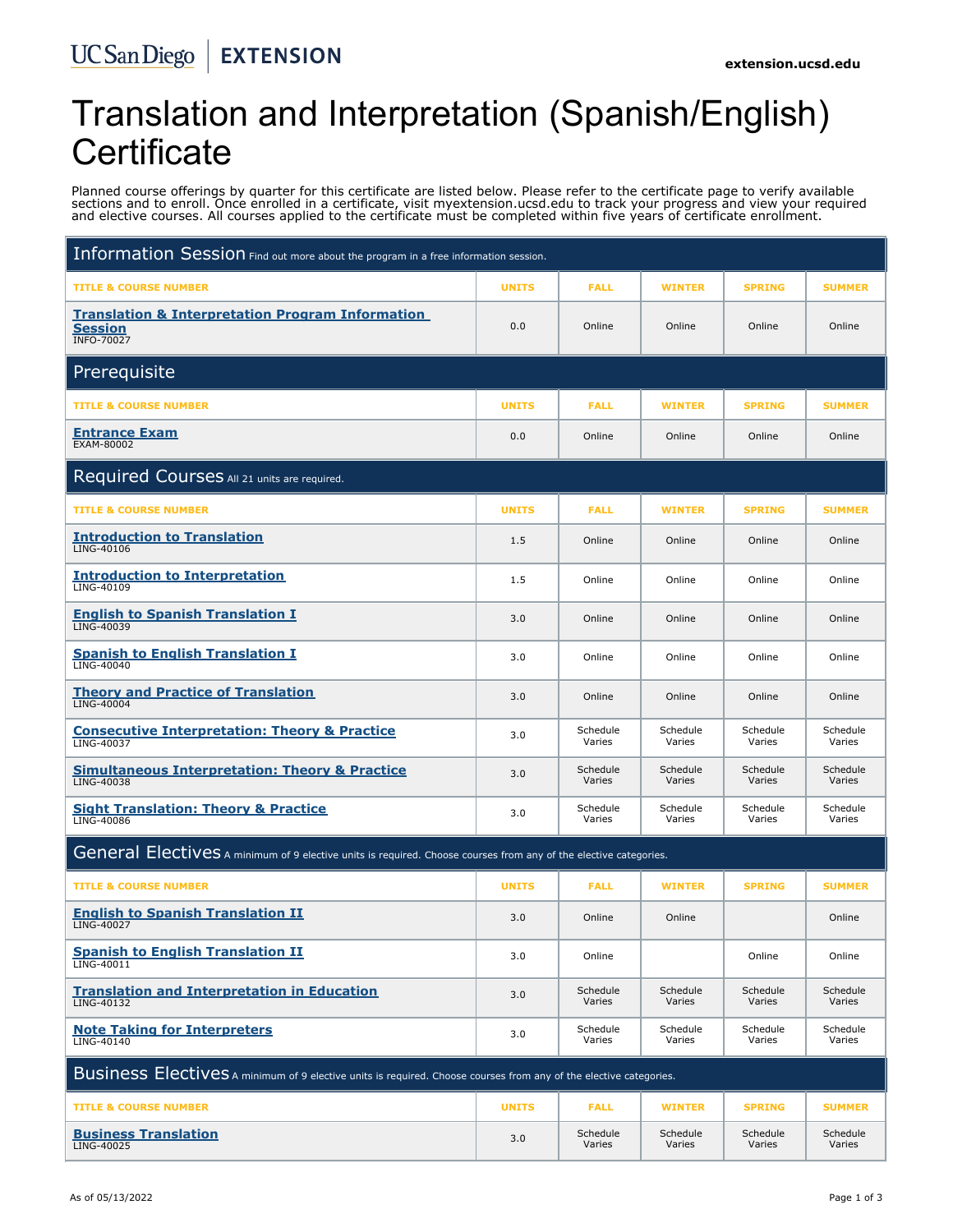| <b>Tools and Technology in Translation</b><br>LING-40107                                                         | 3.0          | Online             | Online             | Online             | Online             |  |  |  |
|------------------------------------------------------------------------------------------------------------------|--------------|--------------------|--------------------|--------------------|--------------------|--|--|--|
| <b>Strategic Marketing &amp; Branding for Translators &amp;</b><br><b>Interpreters</b><br><b>LING-40113</b>      | 3.0          | Schedule<br>Varies | Schedule<br>Varies | Schedule<br>Varies | Schedule<br>Varies |  |  |  |
| <b>Introduction to Swordfish</b><br>LING-40118                                                                   | 2.0          | Schedule<br>Varies | Schedule<br>Varies | Schedule<br>Varies | Schedule<br>Varies |  |  |  |
| <b>Introduction to Subtitling</b><br>LING-40130                                                                  | 2.0          | Schedule<br>Varies | Schedule<br>Varies | Schedule<br>Varies | Schedule<br>Varies |  |  |  |
| Legal Electives A minimum of 9 elective units is required. Choose courses from any of the elective categories.   |              |                    |                    |                    |                    |  |  |  |
| <b>TITLE &amp; COURSE NUMBER</b>                                                                                 | <b>UNITS</b> | <b>FALL</b>        | <b>WINTER</b>      | <b>SPRING</b>      | <b>SUMMER</b>      |  |  |  |
| <b>Legal Translation</b><br>LING-40035                                                                           | 3.0          | Schedule<br>Varies | Schedule<br>Varies | Schedule<br>Varies | Schedule<br>Varies |  |  |  |
| <b>Introduction to Court Interpretation</b><br>LING-40071                                                        | 3.0          | Schedule<br>Varies | Schedule<br>Varies | Schedule<br>Varies | Schedule<br>Varies |  |  |  |
| Medical Electives A minimum of 9 elective units is required. Choose courses from any of the elective categories. |              |                    |                    |                    |                    |  |  |  |
|                                                                                                                  |              |                    |                    |                    |                    |  |  |  |
| <b>TITLE &amp; COURSE NUMBER</b>                                                                                 | <b>UNITS</b> | <b>FALL</b>        | <b>WINTER</b>      | <b>SPRING</b>      | <b>SUMMER</b>      |  |  |  |
| <b>Medical Translation: Internal Medicine</b><br><b>LING-40092</b>                                               | 3.0          | Online             |                    |                    |                    |  |  |  |
| <b>Medical Translation: Specialty Areas</b><br>LING-40093                                                        | 3.0          |                    | Online             |                    |                    |  |  |  |
| <b>Medical Interpretation</b><br>LING-40104                                                                      | 3.0          |                    |                    | Online             |                    |  |  |  |
| Optional Additional Classes Please note: These courses do not apply to the certificate                           |              |                    |                    |                    |                    |  |  |  |
| <b>TITLE &amp; COURSE NUMBER</b>                                                                                 | <b>UNITS</b> | <b>FALL</b>        | <b>WINTER</b>      | <b>SPRING</b>      | <b>SUMMER</b>      |  |  |  |
| <b>Advanced English Grammar</b><br>LING-40131                                                                    | 2.0          | Schedule<br>Varies | Schedule<br>Varies | Schedule<br>Varies | Schedule<br>Varies |  |  |  |